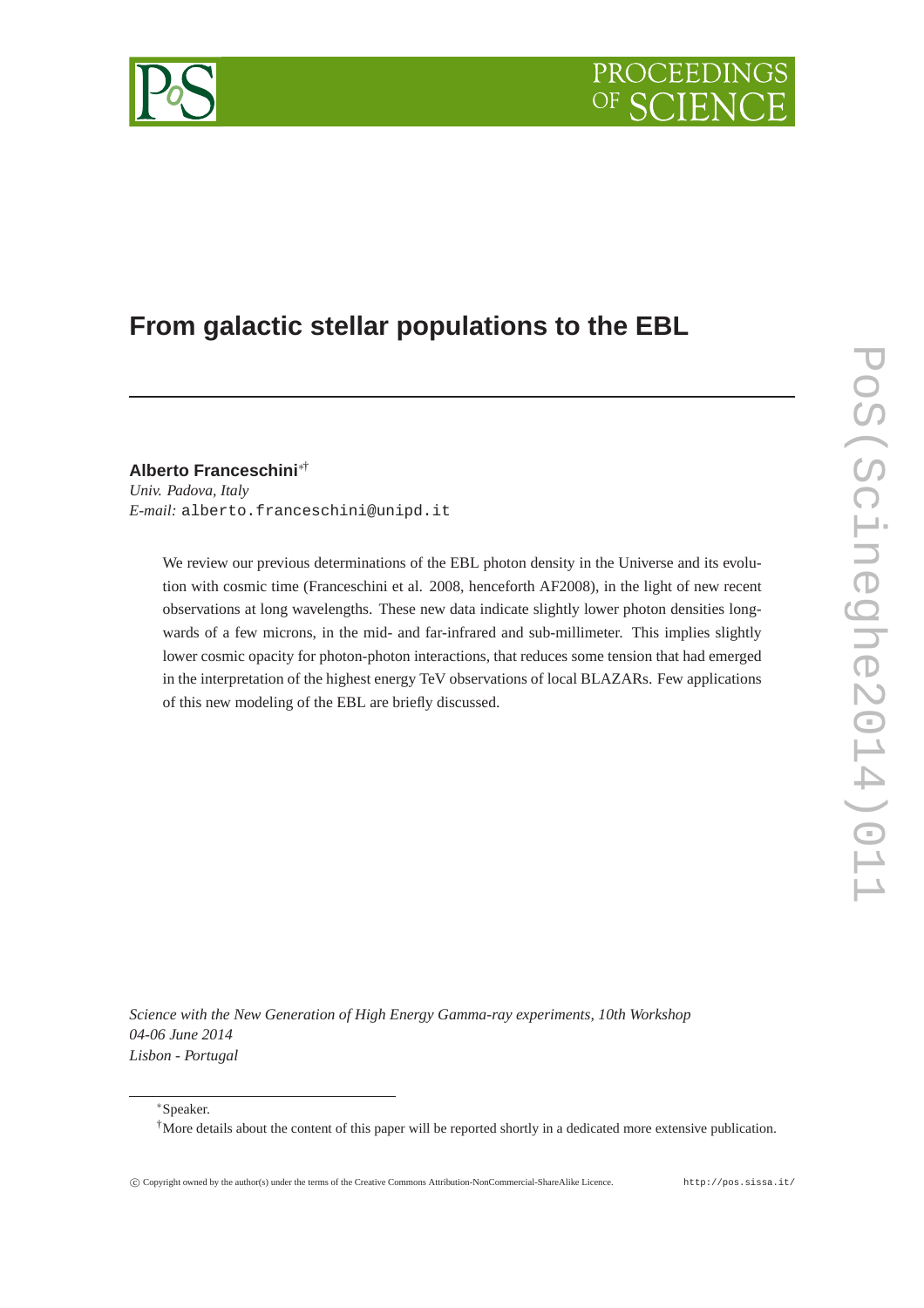## **1. Introduction**

The extragalactic background radiation at various electro-magnetic frequencies, from radio to gamma-rays, is a fundamental constituent of the Universe, and was demonstrated to permeate it quite uniformly. Such radiations have a key role during most of the history of universal expansion and the formation of all structures. Given their obliquity, radiations are a fundamental source of opacity for the propagation of high-energy cosmic-ray particles and photons throughout space-time (Nikishov 1962, Gould and Schreder 1966).

One particularly important component of this radiation is the Extragalactic Background Light (EBL), in the wavelength interval between 0.1 and 1000 microns: interactions with these of very high-energy photons from astrophysical sources, and the consequent pair production, produce strong and observable opacity effects (e.g Stecker et al. 1992, among many others). The corresponding high-energy exponential cutoffs are customarily identified in the TeV spectra of several of the most local BLAZARs observed with imaging atmospheric Cherenkov telescopes, now operating between a few tens of GeV to tens of TeV (e.g. HEGRA, HESS, MAGIC, see e.g. Dwek and Slavin 1994, Stanev and Franceschini 1998, Aharonian et al. 2006, Albert et al. 2006). Of course, not only photons from cosmic sources interact with EBL photons, but any particle of sufficiently high energy, from cosmic rays to neutrinos. So the issue of an high-precision determination of the time-evolving EBL is of central importance.

Several efforts to modeling the EBL and its time evolution have been published, including those based on physical prescriptions about the formation and evolution of cosmic structures, in particular the semi-analytical models of galaxy formation. This is the so-called *forward evolution* approach, advocated by Gilmore et al. (2012), among others. The alternative are the more empirical approaches essentially based on local properties of cosmic sources and educated extrapolations back in cosmic time (e.g. Stanev & Franceschini 1998, Stecker et al. 2006, AF2008, Stecker, Malkan & Scully 2006), the *backward evolution* modeling.

Once the background photon densities are defined, the calculation of the cosmic photon-photon opacity and its effects on very high-energy spectra of BLAZARs are standard physical practice (e.g Stecker et al. 1992). Many papers have compared the predictions for such attenuated spectra with multi-wavelength BLAZAR observations, and the results appear often rather consistent, for both local and high-redshift objects. As a particularly interesting and illustrative example of what it is currently feasible, Ackermann et al. (2012) analyze years of *Fermi* LAT observations of a large sample of BLAZARs over a wide range of redshifts to investigate the effects of pair-production opacities in various redshift bins, assuming smooth spectral extrapolations towards the highest energies and the EBL evolutionary models by AF2008. These LAT normalized BLAZAR spectra show indeed cut-off features increasing with redshift exactly as expected by the model, so providing remarkable proof of the overall validity of our understanding of the local EBL photon densities and their evolution in time.

Similarly, the multi-wavelength high-energy spectra of both BL Lac and Flat-spectrum radio quasars (the AGN populations emitting at the highest energies) are usually fairly well reproduced in terms of standard BLAZAR emission models (like the Synchrotron Self Compton or the External Compton processes), once corrected for photon-photon absorption based on the most accurate EBL models.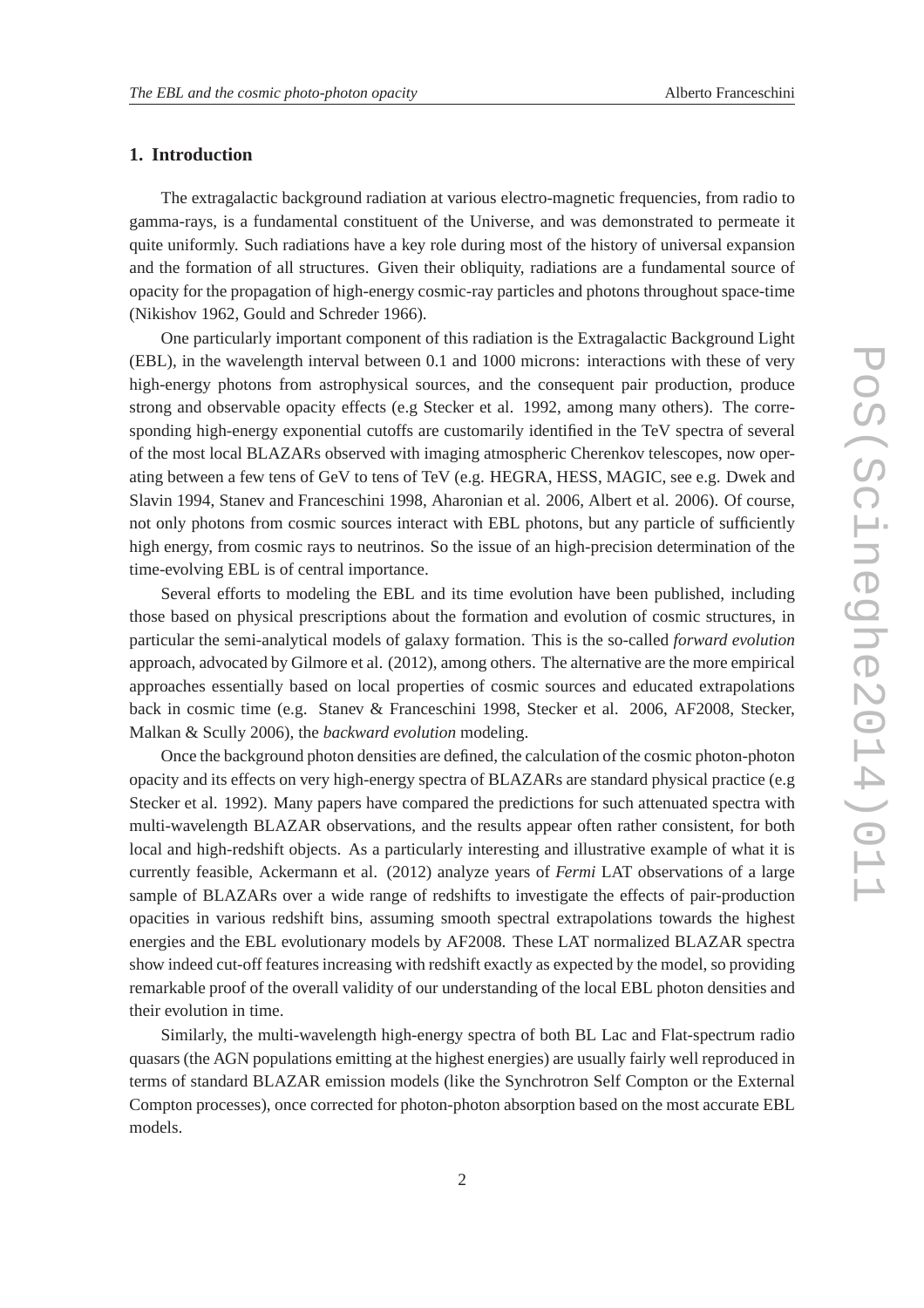There are however still some areas of concern related with observations of the highest energy BLAZAR spectra. One is the reported relative independence (or only moderate dependence) of the observed spectral indexes of BLAZARs in the limited redshift interval currently probed at TeV energies, while a faster increase might be expected due to the strong dependence of the opacity on the source distance (De Angelis et al. 2009, Persic & de Angelis 2008). Another related consideration was about the detection of variable emission in the energy range 70 to 400 GeV from the flat spectrum radio quasar PKS 1222+216, where such high-energy photons would be expected to be absorbed in the broad line region (Tavecchio et al. 2012).

Another source of possible concern are some apparent upturns of the spectra of BLAZARs at the highest energies, once the observed spectra are corrected for EBL absorption. One characteristic instance would be shown by the HEGRA observations of Mkn 501, whose EBL-corrected very high energy spectrum would show a statistically very significant hardening above 10 TeV, as reported for example in Costamante (2012).

All the above considerations may have important implications for fundamental physics, as they have raised an important question about photon propagation in space. It has been suggested that photons can oscillate into axion-like particles (ALPs), which are a generic prediction of extensions of the Standard Model of elementary particles, in particular the super-string theories. Photons can oscillate with axions in a similar way as massive neutrinos do, which would require an external field, e.g. a nano-Gauss magnetic field, to compensate for the photon and ALP spin difference. Then a fraction of very-high-energy photons could escape absorption, because ALPs do not interact with ambient photons (De Angelis et al. 2007, Tavecchio et al. 2012). ALPs may be an important constituent of the cosmos because, while not contributing to the cold dark matter, they are a possible candidate for the quintessential dark energy.

The present paper is dedicated to reconsider the issue of the propagation in space-time of the highest energy cosmic photons produced by BLAZARs. In particular, we update a model of the EBL by AF2008 by including new very extensive data in the far-IR and sub-millimeter obtained with the *Herschel* space observatory, in a spectral region where the EBL and its evolution with time cannot be directly measured. The updated model makes also full use of deep survey data from the *Spitzer* telescope.

Section 2 summarizes the new data. Section 3 reports on the updated EBL model and consequent modification of the cosmic photon-photon opacities. Section 4 shows applications to the analysis of some BLAZAR spectra.

We use in the following a standard cosmological environment with  $H_0 = 70$  km s<sup>-1</sup> Mpc<sup>-1</sup>,  $\Omega_m = 0.3$ ,  $\Omega_{\Lambda} = 0.7$ .

#### **2. The New Data**

The new data made available during the recent years for estimating the contributions of extragalactic sources to the EBL concern in particular the source infrared emission. Instead, our knowledge of the optical and near-IR part of galaxy emissivities has largely remained unmodified. Indeed the cosmic opacities originating from UV-optical background photons estimated by AF2008 have proven so far rather successful in reproducing the BLAZAR spectra at about 1 TeV or less.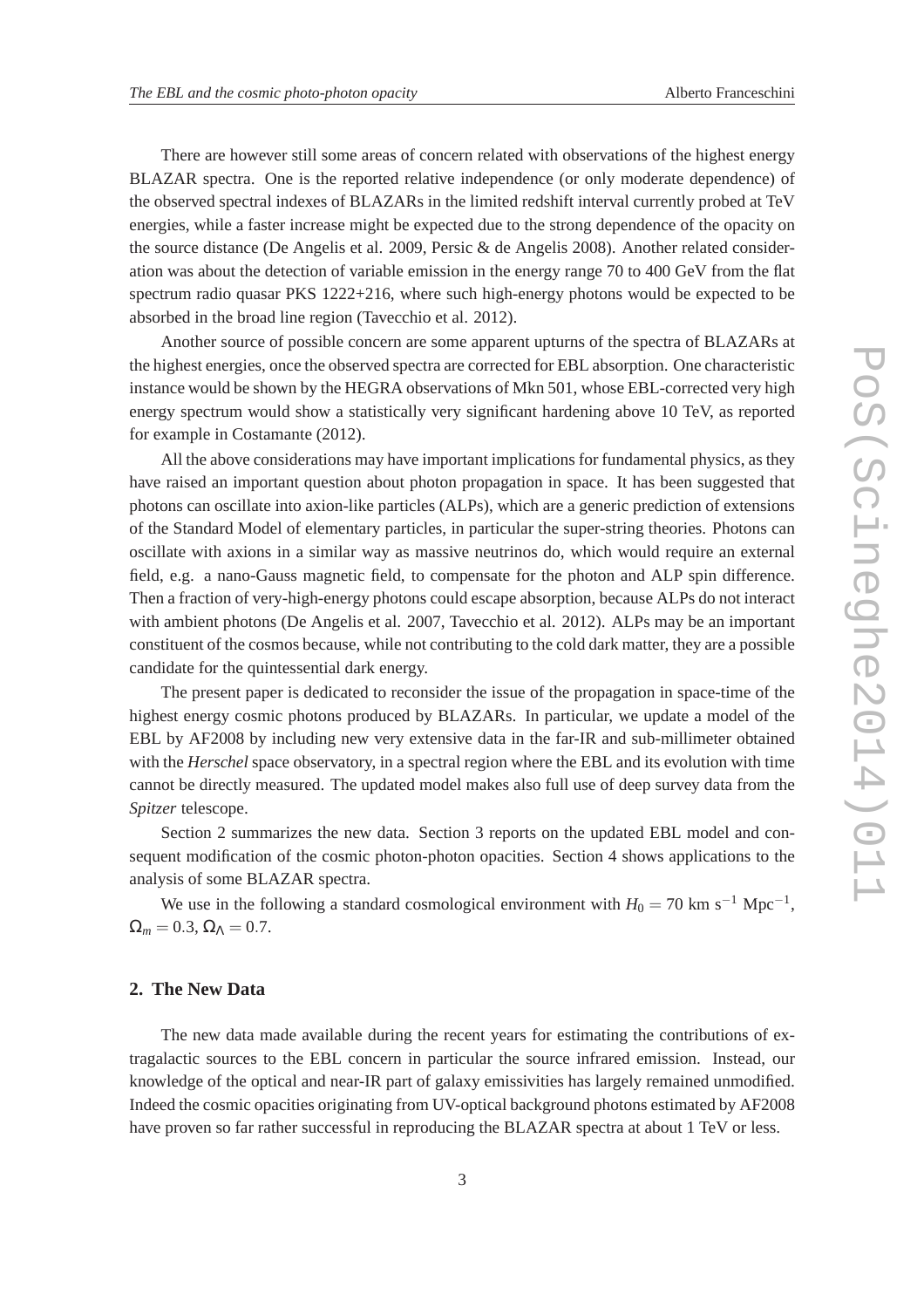

The new data at the longer wavelengths have mostly come from two great infrared observatories in space, the NASA *Spitzer* telescope and the ESA *Herschel* observatory.

**Figure 1:** Left: Euclidean-normalized differential number counts of extragalactic sources at 24µm compared with our model fit. The red circles are from the analysis of SWIRE survey data by Shupe et al. (2008), black squares from Papovich et al. (2004). Right: Euclidean-normalized differential number counts of extragalactic sources at 24µm. The blue open circles are from *Herschel* observations by Berta et al. (2011), black triangles from a *stacking* analysis of *Spitzer* data by Bethermin et al. (2010). Other data-points are as reported in Franceschini et al. (2010). The contribution by type-I AGNs is shown as green dot-dashed line, moderate-luminosity starbursts (the LIRGs) make the cyan short-dash line (type-II AGNs and starbursts are included in the same population on the assumption that in both classes the IR spectrum is dominated by starburst emission). The red long-dashed line corresponds to the population of high-luminosity sources dominating the IR emissivity at high redshifts. The dotted line is the separate contribution of normal spirals, while the continuous line is the total model counts.

### **2.1 The Spitzer MIPS number counts and luminosity functions**

The *Spitzer* MIPS imaging camera has been used to map deep sky regions in the 24  $\mu$ m channel and partly at  $70 \mu m$ . The former observations benefited by excellent sensitivity and good spatial resolution, while the latter observations were limited in both senses. From the local EBL view-point, what matters particularly are the source number counts at both wavelengths, that are reported in differential normalized Euclidean units in Figure 1. These data are compared with the model prediction discussed in the next Sect. Important to note, in both cases these counts show a maximum in flux density and then a rather quick convergence towards faint fluxes. This is evidence that the total EBL at the two wavelengths is mostly resolved at the limiting fluxes of the deepest surveys (see Madau & Pozzetti 2000 for a similar consideration about the optical counts).

Since we are interested not only in the local EBL intensity, but also in its time evolution, we need information on the source spatial density as a function of redshift. Various flux-limited *Spitzer* samples have been used for deriving redshift surveys with good degrees of completeness, suitable for the calculation of redshift-dependent luminosity functions. Rodighiero et al. (2010) have worked on a complete 24  $\mu$ m selected sample, while Magnelli et al. (2009) have done it on a sample selected with MIPS at 70  $\mu$ m. The two surveys have been used to calculate galaxy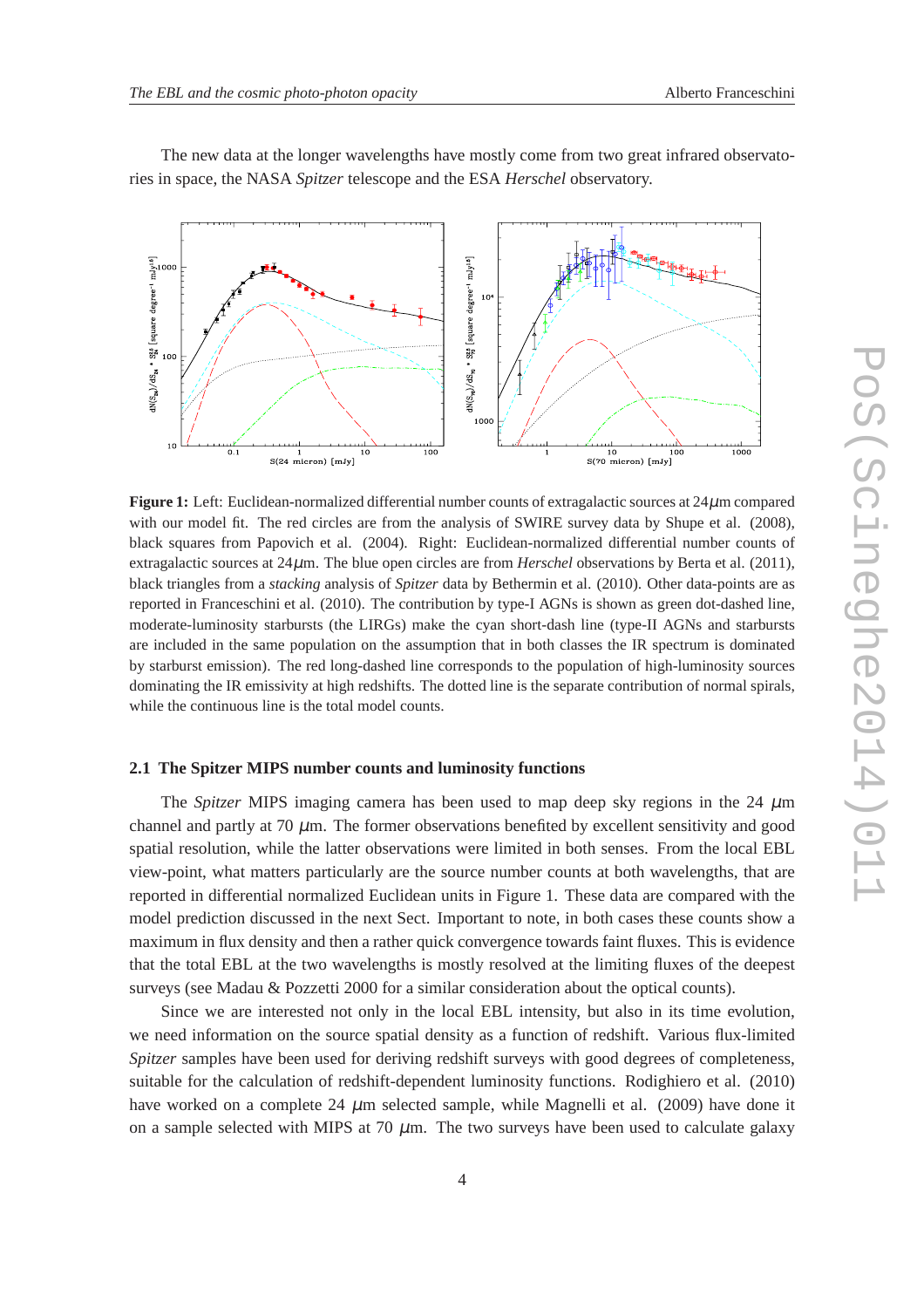luminosity functions at the rest-frame wavelengths of 15 and 35  $\mu$ m, shorter than the selection wavelengths to minimize the K-corrections for the typical source redshift ( $z \sim 1$ ).

We report the two redshift-dependent luminosity functions in Figures 2 and 3, together with the predictions of our evolutionary model in Sect. 3.



**Figure 2:** The rest-frame 15  $\mu$ m luminosity functions of IR-selected galaxies in redshift bins, in comoving units. The data-points are from an *Spitzer*-MIPS selected sample at 24 µm by Rodighiero et al. (2010), computed at  $15 \mu$ m to minimize the K-corrections. Green dot-dashed line: type-I AGNs. Cyan short-dashed line: evolving moderate-luminosity star-forming galaxies (LIRG). Red long-dashed line: high-luminosity starbursts (ULIRG). Lower dotted black line: quiescent spiral population. The upper black continuous line is the total predicted emissivity.

#### **2.2 The** *Herschel* **multi-wavelength number counts and luminosity functions**

The major new step of the recent years at the long far-IR and sub-mm wavelengths has been offered by the ESA *Herschel* space observatory, whose imaging instruments, PACS and SPIRE, have surveyed deeply and extensively at the wavelengths of 70, 100, 160  $\mu$ m and 250, 350, 500  $\mu$ m, respectively. Of specific interest for us, the PACS observations (Berta et al. 2010) have exploited the diffraction-limited imaging capability of the instrument to reduce the confusion noise and ease source deblending and identification. PACS imaging requires however long integrations and has been performed to such faint fluxes only in small areas, like GOODS and COSMOS. We report in Figure 1 faint number count data at the effective wavelength of 70  $\mu$ m from Berta et al. (2011), which account for all various corrections of sampling completeness, effective area, fraction of spurious identifications, together with previous determinations by Bethermin et al. (2010) based on *Spitzer* observations.

The *Herschel* extensive cosmological surveys have also offered us the opportunity for calculating redshift-dependent luminosity functions in the far-IR and sub-millimeter. *Herschel* SPIRE data over a total of 38.9 deg<sup>2</sup> within five high-latitude fields have been used by Marchetti et al. (2014), to compute the local luminosity functions in the sub-millimeter at  $250/350/500 \mu$ m, and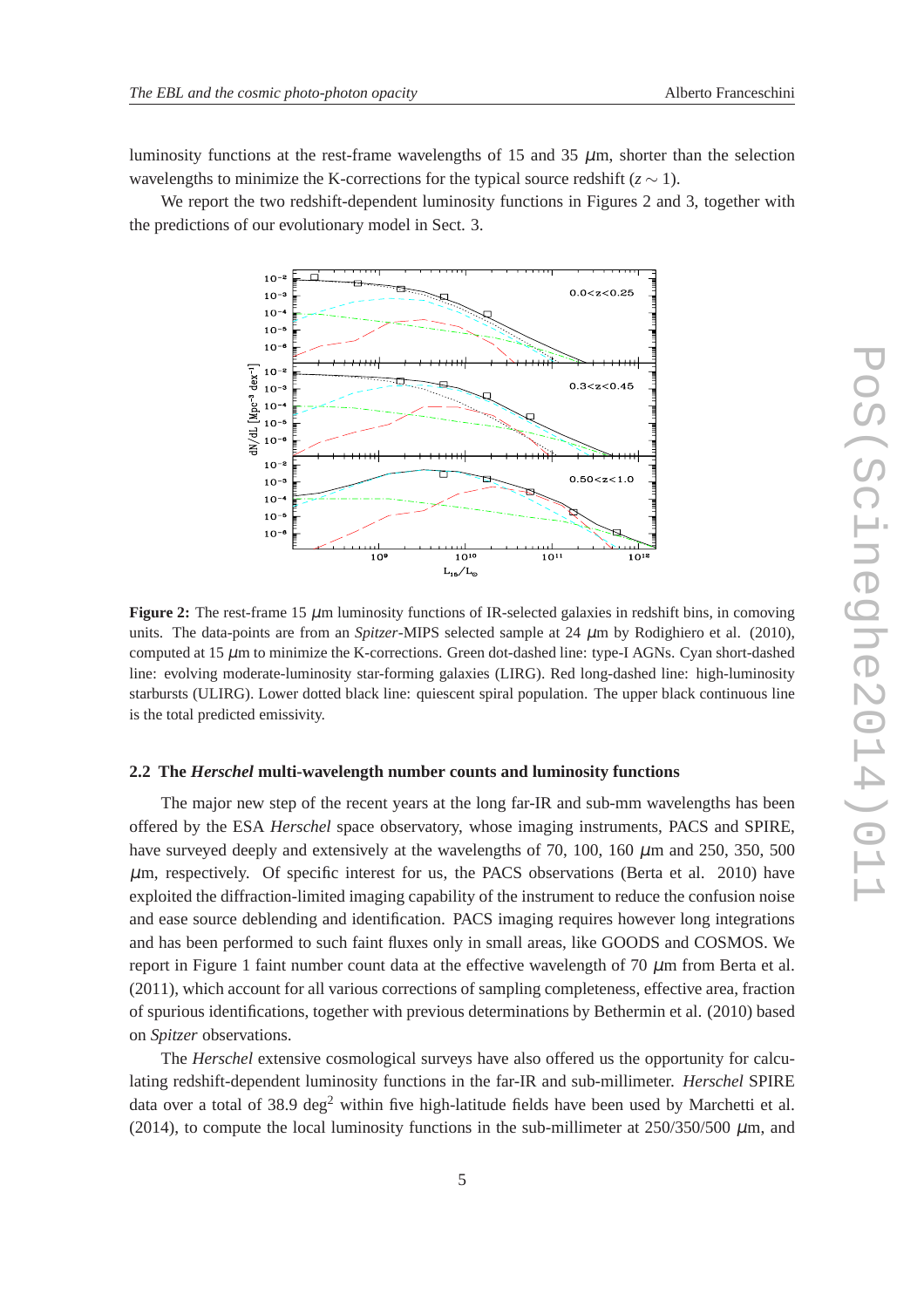



**Figure 3:** The rest-frame 15  $\mu$ m luminosity functions of IR-selected galaxies in redshift bins, in comoving units. The data-points are from a *Spitzer*-MIPS selected sample at 24  $\mu$ m by Rodighiero et al. (2010), computed at 15 µm to minimize the K-corrections. Green dot-dashed line: type-I AGNs. Cyan short-dashed line: evolving moderate-luminosity star-forming galaxies (LIRG). Red long-dashed line: high-luminosity starbursts (ULIRG). Lower dotted black line: quiescent spiral population. The upper black continuous line is the total predicted emissivity.



**Figure 4:** Comparison of data on the CIRB intensity at long wavelengths and our best-fit model predictions (thick line). Most of the data are as reported in AF2008. The cyan arrowheads mark the fraction of the CIRB intensity resolved into sources by Herschel PACS (Berta et al. 2010, 2011) at 100 and 160 µm, a fraction corresponding to roughly half of the COBE intensity at these peak wavelengths. Red arrowheads at longer wavelengths mark the CIRB resolved fractions with Herschel SPIRE (Oliver et al. 2010, Glenn et al. 2010).

in the far-IR, in combination with *Spitzer* photometry and archival data (including redshifts from SDSS). This provides us with a census of the luminosity density in the local Universe at these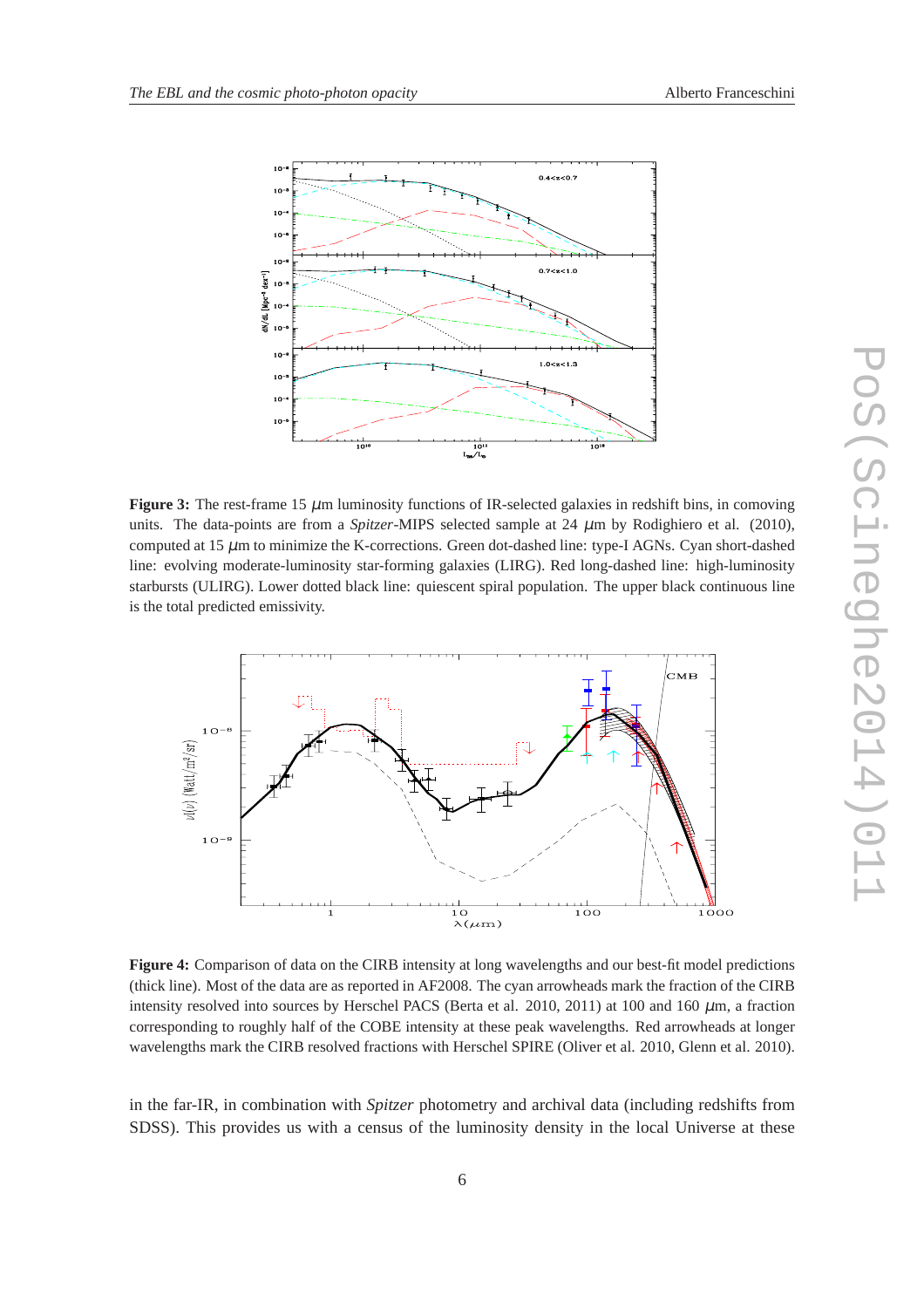wavelengths.

Gruppioni et al. (2013) and Vaccari et al. (2015) report independent multi-wavelength luminosity functions, from the rest-frame 60 to 500  $\mu$ m, over a wide redshift interval from local to  $z \simeq 4$ .

# **3. EBL model improvements and the cosmic** γγ **opacity**

We have accumulated and included in our AF2008 modeling only new data at long wavelengths,  $\lambda > 10 \ \mu \text{m}$ .

The recent data from the *Herschel* surveys have slightly modified previous analyses based on the *Spitzer* observations. The latter required some substantial extrapolations from the observed mid-IR to long wavelengths, that are not confirmed by the new far-IR data. Elbaz et al. (2010) and Rodighiero et al. (2010) found, in particular, that the highest luminosity galaxies over a wide redshift interval have a relatively lower IR luminosity with respect to previous estimates. Consequently, both the estimated contribution of sources to the EBL intensity at IR wavelengths and the photonic number densities at high redshifts are slightly decreased with respect to reports by AF2008.



**Figure 5:** The energies corresponding to optical depth values of  $\tau = 0.1$ , 1 and 10 for photon-photon collisions, as a function of the redshift distance of the source.

Figure 4 reports our current assessment of the local EBL intensity after the above mentioned corrections. We see that all the spectral range from the UV to 8  $\mu$ m has remained unchanged as a consequence of the unchanged modeling of the galaxy populations at these frequencies. Instead, the mid-IR portion from 10 to 40  $\mu$ m has progressively lowered because of the slightly reduced evolution of IR emissivity of galaxies. And the whole far-IR and sub-millimetric peak of dust emission from galaxies has correspondingly lowered: the peak EBL emission at 160  $\mu$ m, while estimated to exceed 20 *nW* /*m*<sup>2</sup>/*sr* by AF2008 based on *Spitzer* data, is now lowered to ∼ 14 *nW* /*m*<sup>2</sup>/*sr*.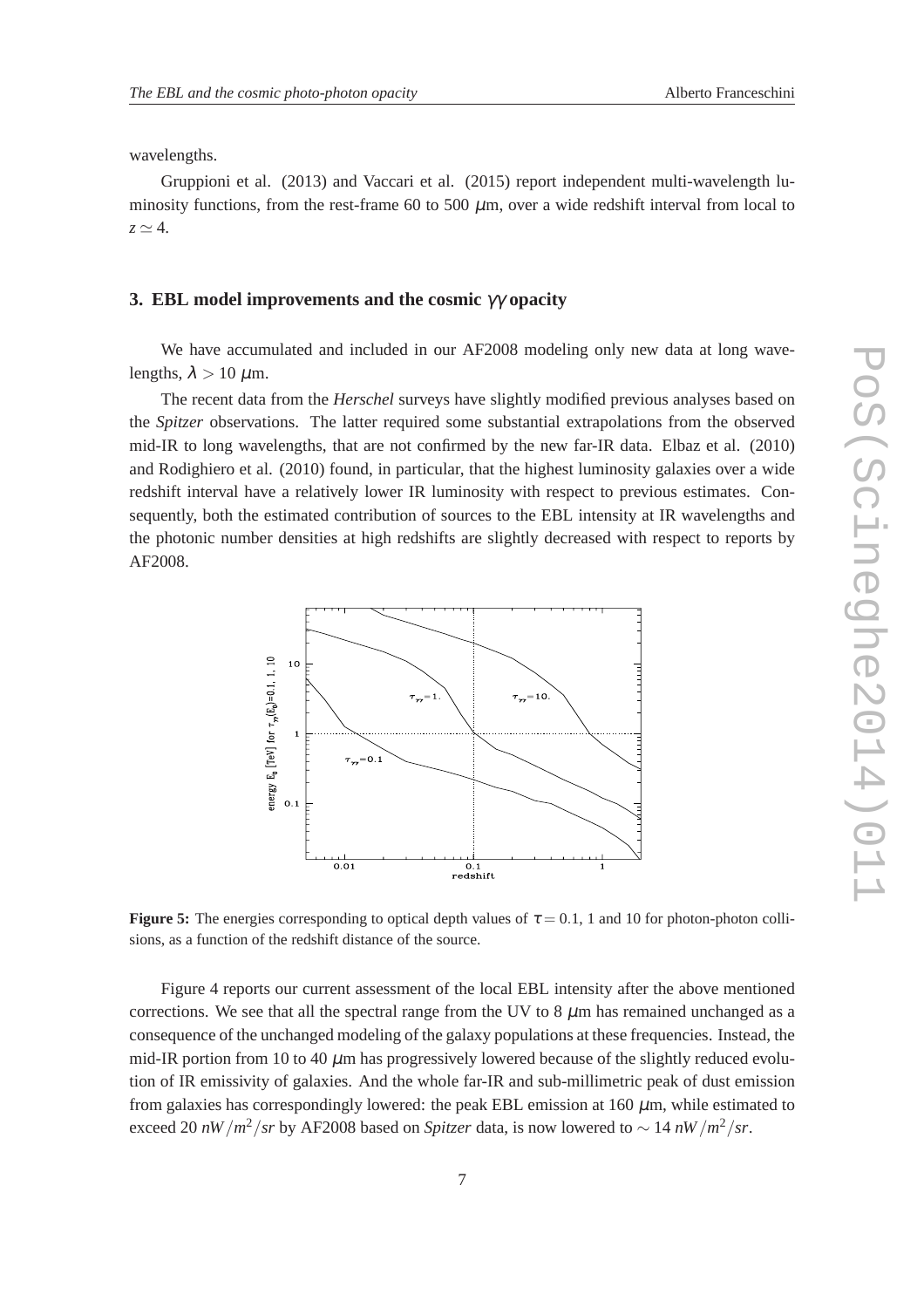This modification of the EBL intensity and its evolution impacts only on very high energy TeV observations of essentially local cosmic sources, according to the usual rule-of-thumb

$$
\lambda_{max} \simeq 1.24 (E_{\gamma}[TeV]) \,\mu m. \tag{3.1}
$$

so a significant influence might only be for the observations of BLAZAR spectra at several to few tens of TeV.

The scaling of the optical depth for photon-photon interaction as a function of redshift and energy are reported in Figure 5, which reveals a slight modification with respect to AF2008 in the sense of a modest increase of the redshift corresponding to an optical depth of  $\tau_{\gamma\gamma} = 1$  and 10. We refer to AF2008 for all details concerning the calculations.

#### **4. Discussion and Conclusions**

Compared with the results in AF2008, the new data on the IR source emissivities at long IR wavelengths, and the corresponding slightly lower EBL intensity values, imply somewhat reduced photon-photon opacities at the highest photon energies at  $> 1$  TeV. The difference is not large, and involves only the highest energy observations. This typically mostly concerns absorption effects in the most local objects, like the classical MKN 501 and MKN 421.



**Figure 6:** *Left:* Absorption correction for the source MKN 501 at  $z = 0.034$ . *Right:* the observed (open black) and absorption-corrected (filled red) spectrum. Data from Aharonian et al. (2001).

For illustration purposes, we report in Figure 6 our detailed estimate of the pair-production extinction factor for a source distance of  $z=0.034$ , corresponding to that of MKN 501. On the right panel of the figure we show the observed and corrected spectra. Based on our extinction correction, the intrinsic spectrum is well reproduced by two-power-laws, one with photon spectral index of  $\sim$  2 up to 3 TeV, followed by a steeper one with index 2.4 above. The high-energy upturn in the corrected spectrum indicated in the Costamante (2012) review is not apparent here. Our current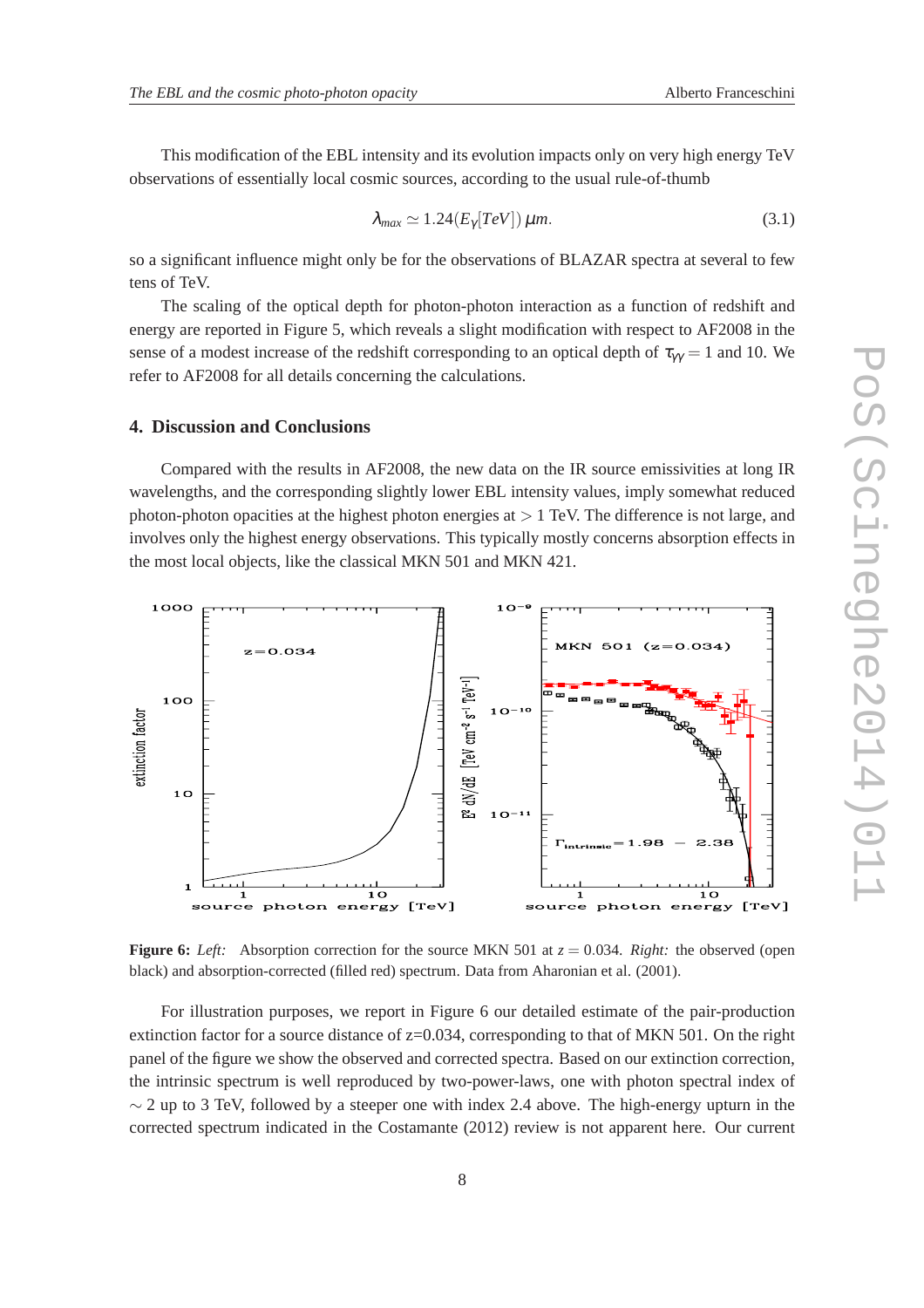results are in line with those reported as *fiducial* model in Primack et al. (2011). In our case, the modeling of the extragalactic source contribution to the EBL is purely empirical, and based on an enormous variety of deep photometric imaging data and accurate rendition of the source spatial distributions, like detailed a knowledge of the source luminosity functions at all wavelengths from UV to the sub-millimeter.

Overall, our improved EBL modeling reduces some tension between VHE observations of BLAZAR and standard physical interpretations of their spectra, once appropriate account is taken of pair-production effects generated by photon encounters.

This subject about the interaction of the highest energy photons produced by cosmic sources and the background light will likely remain a hot topic in the coming years. Proof of this is, among others, the recent claim by Zemcov et al. (2014) about an observed excess signal of near-IR background fluctuations on scales of about 10 arcminutes that may correspond to diffuse light from the intergalactic space outside galaxies, potentially implying an EBL flux two times higher, from the optical to the near-IR, than our estimated galaxy contribution in Fig. 4. How much would this be consistent with the observed BLAZAR spectra will certainly be considered in forthcoming publications.

# **References**

- [1] Ackermann, M., Ajello, M., Allafort, A., et al., 2012, Science 338, 1190
- [2] Aharonian, F., et al., 2006, Nature, 440, 1018
- [3] Aharonian, F.A., et al., 2001, A&A 366, 62
- [4] Albert, J., Aliu, E., Anderhub, H., et al., 2006, ApJ 642, L119
- [5] Berta, S., et al., 2010, A&A 518, L30
- [6] Berta, S., Magnelli, B., Nordon, R., et al., 2011, A&A 532, 49
- [7] Costamante, L., 2012, in *The Spectral Energy Distribution of Galaxies*, Proceedings IAU Symposium No. 284, 2011, R.J. Tuffs & C.C.Popescu, eds. (astro-ph:1204.6426v1)
- [8] de Angelis, A., Roncadelli, M., Mansutti, O., 2007, PhRvD 76, 1301
- [9] de Angelis, A., Mansutti, O., Persic, M., Roncadelli, M., 2009, MNRAS 394, L21
- [10] Dwek, E., & Slavin, J. 1994, ApJ, 436, 696
- [11] Elbaz, D., Hwang, H. S., Magnelli, B., et al, 2010, A&A 518, L29
- [12] Franceschini, A., Rodighiero, G., Vaccari, M., 2008, A&A 487, 837
- [13] Gilmore, Rudy C., Somerville, Rachel S., Primack, Joel R., Dominguez, A., 2012, MNRAS 422, 3189
- [14] Glenn, J., Conley, A., Bethermin, M., et al., 2010, MNRAS 409, 109
- [15] Gould, R. J., & SchreÂt'der, G. 1966, Phys. Rev. Lett., 16, 252
- [16] Jaeckel, J., A. Ringwald, Ann. Rev. Nucl. Part. Sci., 2010, 60, 405
- [17] Nikishov, A. I. 1962, Sov. Phys. J. Exp. Theor. Phys., 14, 393
- [18] Oliver, S. J.; Wang, L.; Smith, A. J., et al., 2010, A&A 518, L21O